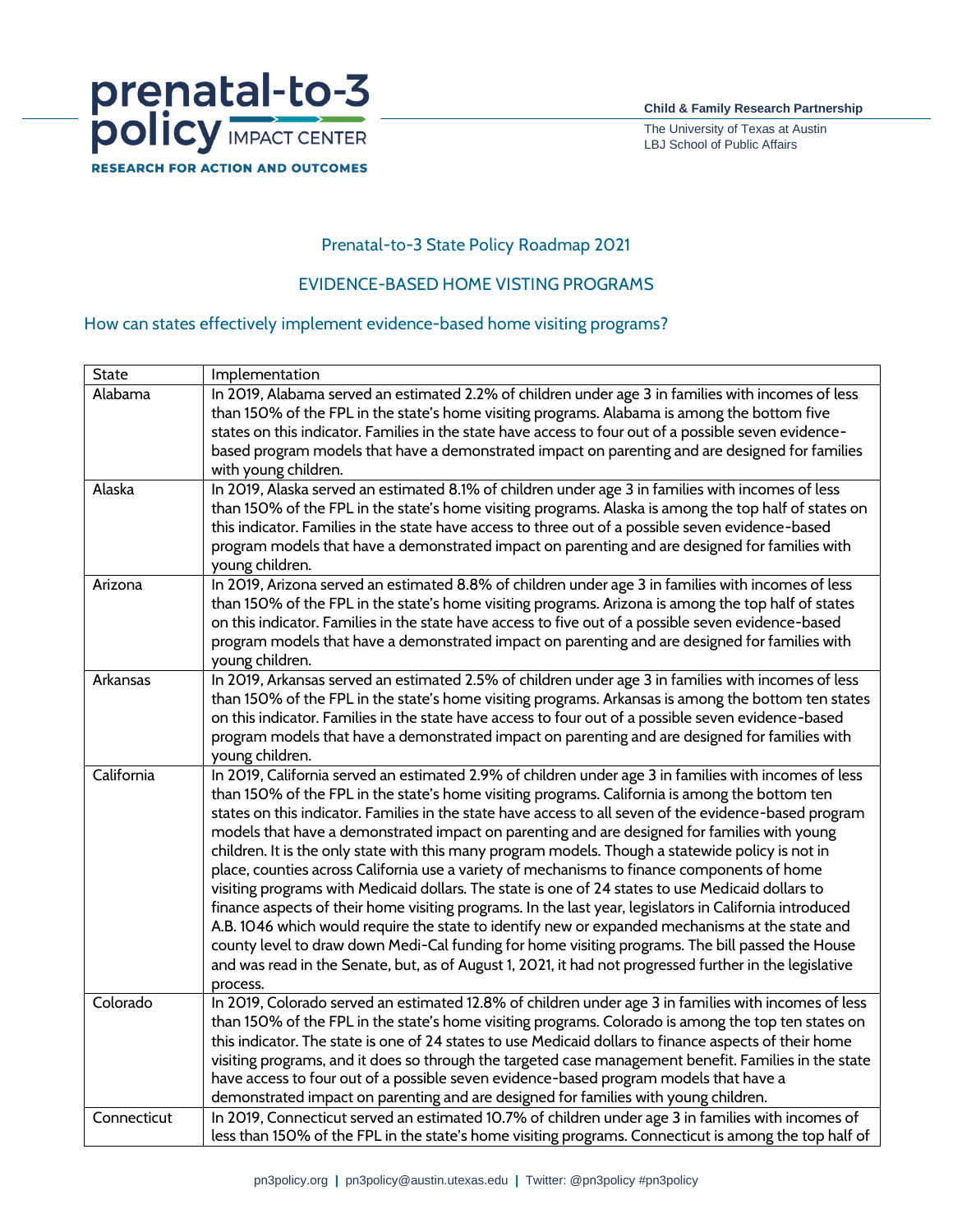|                         | states on this indicator. Families in the state have access to four out of a possible seven evidence-<br>based program models that have a demonstrated impact on parenting and are designed for families<br>with young children. In the last year, legislators in Connecticut passed H.B. 6559 which implements<br>several recommendations from the Office of Early Childhood. Pertaining to home visiting, the bill<br>adds young children, in addition to infants, to the scope of the Connecticut Home Visiting System,<br>requires all programs to be HomVEE evidence-based, and legislates that the commissioner provide<br>oversight to ensure model fidelity.                                                                                                                                                                                                                                                                          |
|-------------------------|-----------------------------------------------------------------------------------------------------------------------------------------------------------------------------------------------------------------------------------------------------------------------------------------------------------------------------------------------------------------------------------------------------------------------------------------------------------------------------------------------------------------------------------------------------------------------------------------------------------------------------------------------------------------------------------------------------------------------------------------------------------------------------------------------------------------------------------------------------------------------------------------------------------------------------------------------|
| Delaware                | In 2019, Delaware served an estimated 9.5% of children under age 3 in families with incomes of less<br>than 150% of the FPL in the state's home visiting programs. Delaware is among the top half of states<br>on this indicator. Families in the state have access to three out of a possible seven evidence-based<br>program models that have a demonstrated impact on parenting and are designed for families with<br>young children. In the last year, legislators passed S.C.R. 50 which requires the Department of Health<br>and Social Services to produce an annual report on all evidence-based home visiting programs in<br>Delaware.                                                                                                                                                                                                                                                                                               |
| District of<br>Columbia | In 2019, the District of Columbia served an estimated 7.9% of children under age 3 in families with<br>incomes of less than 150% of the FPL in the state's home visiting programs. The District of Columbia<br>is among the top half of states on this indicator. Families in the state have access to three out of a<br>possible seven evidence-based program models that have a demonstrated impact on parenting and<br>are designed for families with young children.                                                                                                                                                                                                                                                                                                                                                                                                                                                                      |
| Florida                 | In 2019, Florida served an estimated 7.9% of children under age 3 in families with incomes of less<br>than 150% of the FPL in the state's home visiting programs. Florida is among the top half of states on<br>this indicator. Families in the state have access to four out of a possible seven evidence-based<br>program models that have a demonstrated impact on parenting and are designed for families with<br>young children.                                                                                                                                                                                                                                                                                                                                                                                                                                                                                                         |
| Georgia                 | In 2019, Georgia served an estimated 1.7% of children under age 3 in families with incomes of less<br>than 150% of the FPL in the state's home visiting programs. Georgia is among the bottom five states<br>on this indicator. Families in the state have access to four out of a possible seven evidence-based<br>program models that have a demonstrated impact on parenting and are designed for families with<br>young children.                                                                                                                                                                                                                                                                                                                                                                                                                                                                                                         |
| Hawaii                  | In 2019, Hawaii served an estimated 6.1% of children under age 3 in families with incomes of less<br>than 150% of the FPL in the state's home visiting programs. Hawaii is among the bottom half of<br>states on this indicator. Families in the state have access to four out of a possible seven evidence-<br>based program models that have a demonstrated impact on parenting and are designed for families<br>with young children.                                                                                                                                                                                                                                                                                                                                                                                                                                                                                                       |
| Idaho                   | In 2019, Idaho served an estimated 5.8% of children under age 3 in families with incomes of less<br>than 150% of the FPL in the state's home visiting programs. Idaho is among the bottom ten states on<br>this indicator. The state is one of 24 states to use Medicaid dollars to finance aspects of its home<br>visiting program. Idaho uses Medicaid to fund home visiting programs through the targeted case<br>management benefit; this additional funding stream was approved as part of a Medicaid State Plan<br>Amendment in November 2020. Families in the state have access to four out of a possible seven<br>evidence-based program models that have a demonstrated impact on parenting and are designed<br>for families with young children.                                                                                                                                                                                    |
| Illinois                | Illinois is a state leader in home visiting. In 2019, Illinois served an estimated 10.1% of children under<br>age 3 in families with incomes of less than 150% of the FPL in the state's home visiting programs.<br>Out of the most populous states, this is a notably high percentage served. The state is one of 24<br>states to use Medicaid dollars to finance aspects of their home visiting programs. Illinois uses<br>Medicaid dollars to fund home visiting programs through a Section 1115 demonstration waiver<br>focused on supporting the postpartum period and perinatal substance use. Families in the state have<br>access to five out of a possible seven evidence-based program models that have a demonstrated<br>impact on parenting and are designed for families with young children. In the last year, legislators<br>passed H.B. 158, the health equity pillar of the Illinois Black Caucus agenda. Among other health |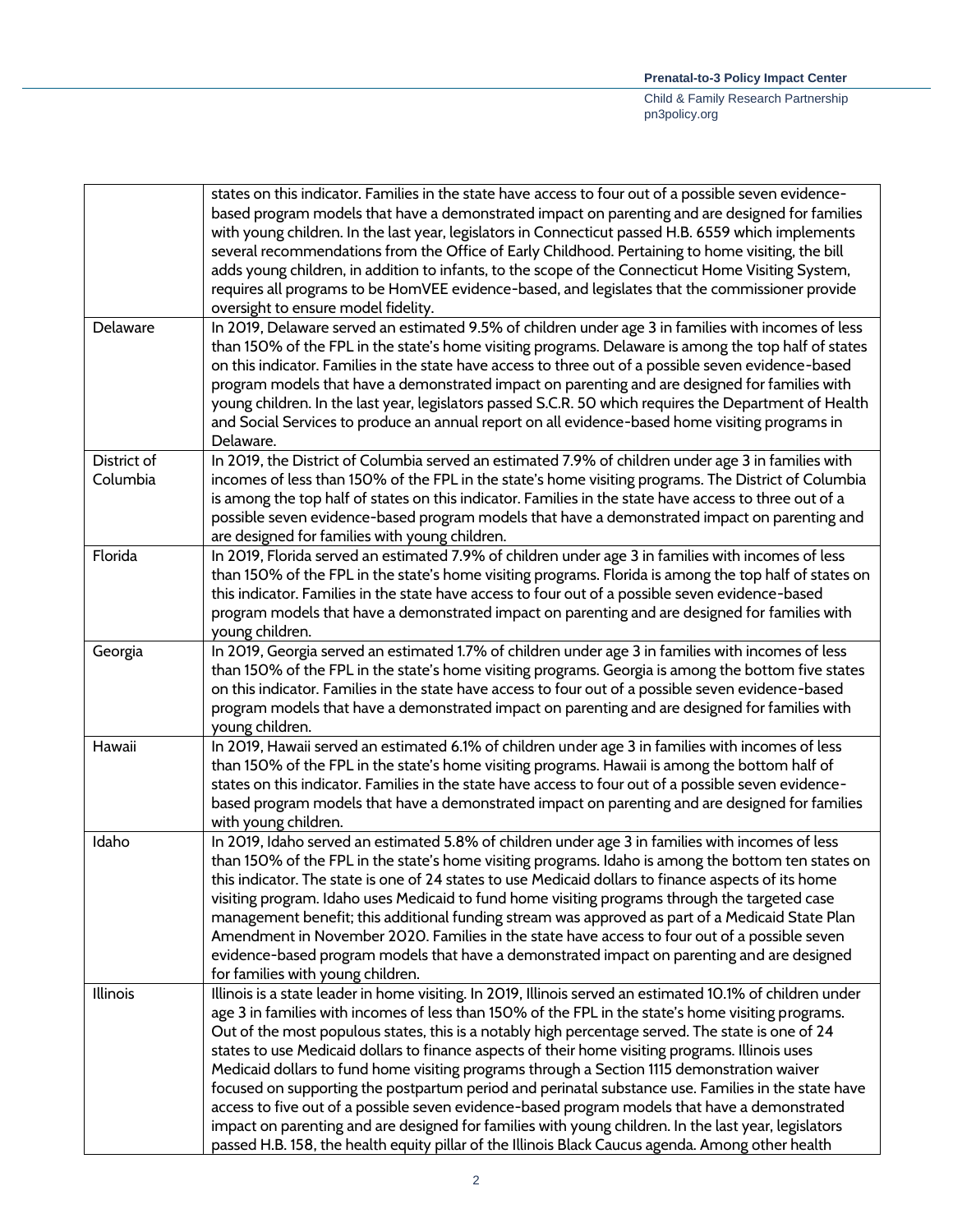|           | equity-centered components, the bill expands the use of Medicaid dollars to cover home visiting                                                                                                                                                                                                                                                                                                                                                                                                                                                                                                                                                                                                                                                                                                                                                                                                      |
|-----------|------------------------------------------------------------------------------------------------------------------------------------------------------------------------------------------------------------------------------------------------------------------------------------------------------------------------------------------------------------------------------------------------------------------------------------------------------------------------------------------------------------------------------------------------------------------------------------------------------------------------------------------------------------------------------------------------------------------------------------------------------------------------------------------------------------------------------------------------------------------------------------------------------|
|           | programs and doula services as a means of addressing racial inequities in the state's health care                                                                                                                                                                                                                                                                                                                                                                                                                                                                                                                                                                                                                                                                                                                                                                                                    |
|           | system.                                                                                                                                                                                                                                                                                                                                                                                                                                                                                                                                                                                                                                                                                                                                                                                                                                                                                              |
| Indiana   | In 2019, Indiana served an estimated 19.5% of children under age 3 in families with incomes of less<br>than 150% of the FPL in the state's home visiting programs. Indiana is among the top ten states on<br>this indicator. Families in the state have access to four out of a possible seven evidence-based<br>program models that have a demonstrated impact on parenting and are designed for families with<br>young children.                                                                                                                                                                                                                                                                                                                                                                                                                                                                   |
| lowa      | lowa is a state leader in home visiting. In 2019, Iowa served an estimated 35.1% of children under age<br>3 in families with incomes of less than 150% of the FPL in the state's home visiting programs. Iowa<br>serves a larger percentage of young children than any other state. Iowa reports higher rates of<br>participation than other states because it provides the numbers of families served by both the<br>traditional evidence-based home visiting programs and similar state-accredited home visiting<br>programs. The state programs allow Iowa to provide home visiting services in rural areas at a lower<br>price point. Families in the state have access to four out of a possible seven evidence-based program<br>models that have a demonstrated impact on parenting and are designed for families with young<br>children.                                                      |
| Kansas    | Kansas is a state leader in home visiting. In 2019, Kansas served an estimated 23.8% of children<br>under age 3 in families with incomes of less than 150% of the FPL in the state's home visiting<br>programs. Kansas is tied with Maine for serving the second largest percentage of young children, after<br>lowa. Families in the state have access to five out of a possible seven evidence-based program<br>models that have a demonstrated impact on parenting and are designed for families with young<br>children.                                                                                                                                                                                                                                                                                                                                                                          |
| Kentucky  | In 2019, Kentucky served an estimated 11.2% of children under age 3 in families with incomes of less<br>than 150% of the FPL in the state's home visiting programs. Kentucky is among the top half of states<br>on this indicator. The state is one of 24 states to use Medicaid dollars to finance aspects of their<br>home visiting programs and does so through the targeted case management benefit. Kentucky uses<br>tobacco tax funds as the state match for federal Medicaid dollars. Families in the state have access to<br>two out of a possible seven evidence-based program models that have a demonstrated impact on<br>parenting and are designed for families with young children.                                                                                                                                                                                                    |
| Louisiana | In 2019, Louisiana served an estimated 3.9% of children under age 3 in families with incomes of less<br>than 150% of the FPL in the state's home visiting programs. Louisiana is among the bottom ten<br>states on this indicator. Families in the state have access to three out of a possible seven evidence-<br>based program models that have a demonstrated impact on parenting and are designed for families<br>with young children.                                                                                                                                                                                                                                                                                                                                                                                                                                                           |
| Maine     | Maine is a state leader in home visiting. In 2019, Maine served an estimated 23.8% of children under<br>age 3 in families with incomes of less than 150% of the FPL in the state's home visiting programs.<br>Maine is tied with Kansas for serving the second largest percentage of young children, after Iowa.<br>Maine offers home visiting services to all parents with newborns, not just high priority populations.<br>Families in the state have access to three out of a possible seven evidence-based program models<br>that have a demonstrated impact on parenting and are designed for families with young children.                                                                                                                                                                                                                                                                     |
| Maryland  | In 2019, Maryland served an estimated 5.9% of children under age 3 in families with incomes of less<br>than 150% of the FPL in the state's home visiting programs. Maryland is among the bottom half of<br>states on this indicator. The state is one of 24 states to use Medicaid dollars to finance aspects of<br>their home visiting programs, and does so through a Section 1115 demonstration waiver. As a part of<br>this waiver, local government entities are given the opportunity to apply for federal matching funds<br>under a Home Visiting Services Pilot project to expand services provided by existing models to<br>service high-risk pregnant women and children up to age 2. Families in the state have access to six<br>out of a possible seven evidence-based program models that have a demonstrated impact on<br>parenting and are designed for families with young children. |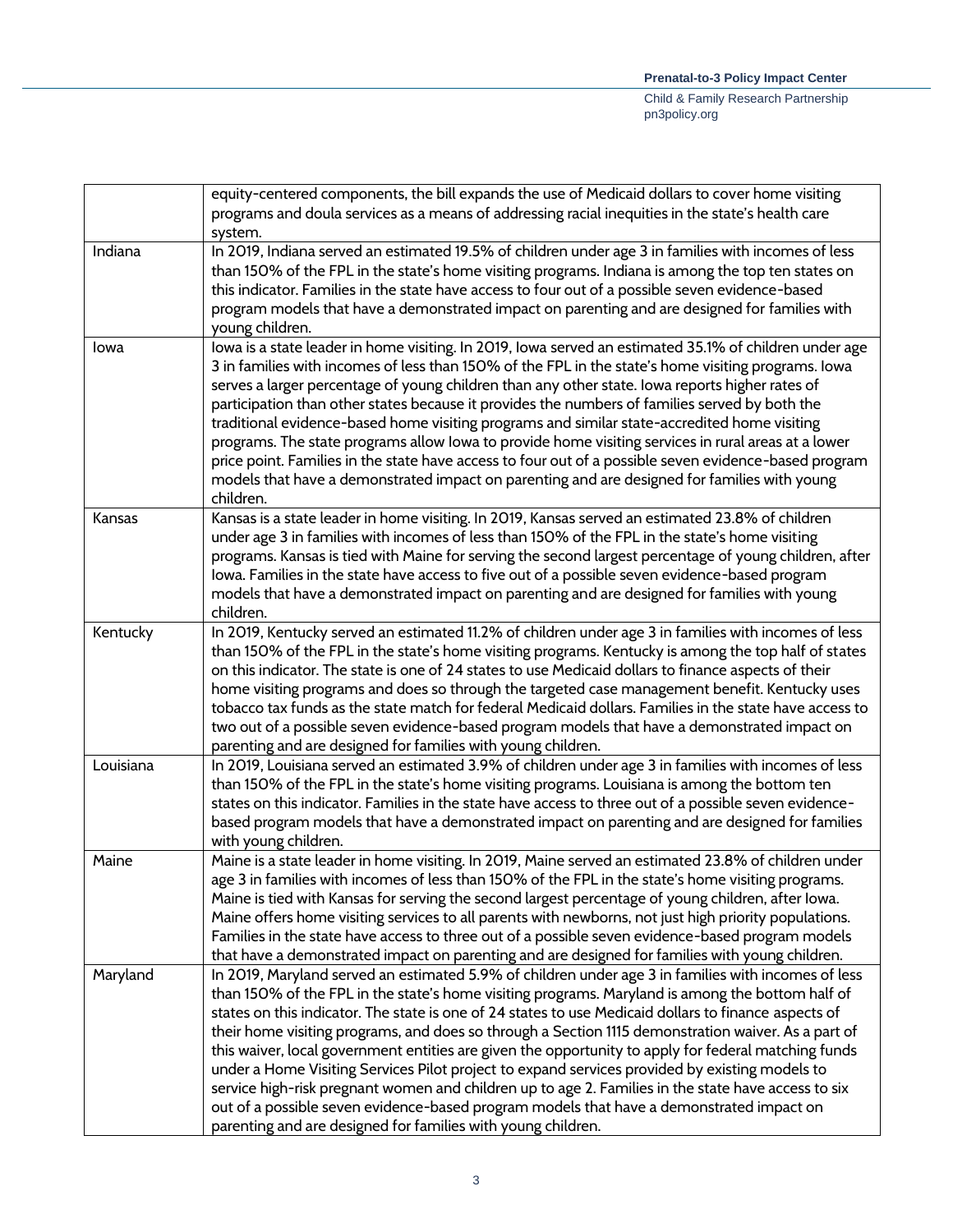| Massachusetts | In 2019, Massachusetts served an estimated 6.7% of children under age 3 in families with incomes of       |
|---------------|-----------------------------------------------------------------------------------------------------------|
|               | less than 150% of the FPL in the state's home visiting programs. Massachusetts is among the bottom        |
|               | half of states on this indicator. Families in the state have access to three out of a possible seven      |
|               | evidence-based program models that have a demonstrated impact on parenting and are designed               |
|               | for families with young children. In the last year, legislators introduced S.B. 101 to create a report on |
|               | evidence-based and promising practice home visiting programs and develop standards and                    |
|               | regulations based on the findings, but the bill failed to progress through the legislature.               |
| Michigan      | In 2019, Michigan served an estimated 21.4% of children under age 3 in families with incomes of less      |
|               | than 150% of the FPL in the state's home visiting programs. Michigan is among the top five states on      |
|               | this indicator. The state is one of 24 states to use Medicaid dollars to finance aspects of their home    |
|               | visiting programs, and it does so through the targeted case management benefit. Families in the state     |
|               | have access to four out of a possible seven evidence-based program models that have a                     |
|               | demonstrated impact on parenting and are designed for families with young children. Legislators           |
|               | proposed no legislation in the past year to enhance or modify home visiting programs in the state,        |
|               | though H.R. 140 was enacted declaring August 2021 as Home Visiting Month in Michigan.                     |
| Minnesota     | In 2019, Minnesota served an estimated 11.6% of children under age 3 in families with incomes of          |
|               | less than 150% of the FPL in the state's home visiting programs. Minnesota is among the top half of       |
|               | states on this indicator. The state is one of 24 states to use Medicaid dollars to finance aspects of     |
|               | their home visiting programs, and it does so through managed care arrangements as a part of the           |
|               | prenatal and EPSDT benefits. Families in the state have access to six out of a possible seven             |
|               | evidence-based program models that have a demonstrated impact on parenting and are designed               |
|               |                                                                                                           |
|               | for families with young children. In the last year, legislators proposed H.F. 1197/S.F. 1360 that would   |
|               | create a grant program to fund evidence-based home visiting programs and would appropriate \$16.5         |
|               | million in FY22, FY23, FY24, and FY25. Legislators also introduced H.F. 1930 which would appropriate      |
|               | \$139 million in FY22 and FY23 from the general fund to the commissioner of health to start up or         |
|               | expand home visiting programs for pregnant women and families with young children. All of the bills       |
|               | failed.                                                                                                   |
| Mississippi   | In 2019, Mississippi served an estimated 1.2% of children under age 3 in families with incomes of less    |
|               | than 150% of the FPL in the state's home visiting programs. Mississippi is among the bottom five          |
|               | states on this indicator. Families in the state have access to three out of a possible seven evidence-    |
|               | based program models that have a demonstrated impact on parenting and are designed for families           |
|               | with young children.                                                                                      |
| Missouri      | In 2019, Missouri served an estimated 17.3% of children under age 3 in families with incomes of less      |
|               | than 150% of the FPL in the state's home visiting programs. Missouri is among the top ten states on       |
|               | this indicator. The state is one of 24 states to use Medicaid dollars to finance aspects of their home    |
|               | visiting programs, and does so as a part of its health services initiatives administered by local public  |
|               | health agencies. Families in the state have access to five out of a possible seven evidence-based         |
|               | program models that have a demonstrated impact on parenting and are designed for families with            |
|               | young children.                                                                                           |
| Montana       | In 2019, Montana served an estimated 12.1% of children under age 3 in families with incomes of less       |
|               | than 150% of the FPL in the state's home visiting programs. Montana is among the top ten states on        |
|               | this indicator. Families in the state have access to five out of a possible seven evidence-based          |
|               | program models that have a demonstrated impact on parenting and are designed for families with            |
|               | young children.                                                                                           |
| Nebraska      | In 2019, Nebraska served an estimated 4.7% of children under age 3 in families with incomes of less       |
|               | than 150% of the FPL in the state's home visiting programs. Nebraska is among the bottom half of          |
|               | states on this indicator. Families in the state have access to three out of a possible seven evidence-    |
|               | based program models that have a demonstrated impact on parenting and are designed for families           |
|               | with young children. In the last year, legislators introduced L.R. 181 which would initiate an interim    |
|               | study of the implementation of the state's home visiting programs, but the bill did not progress in the   |
|               | legislative process.                                                                                      |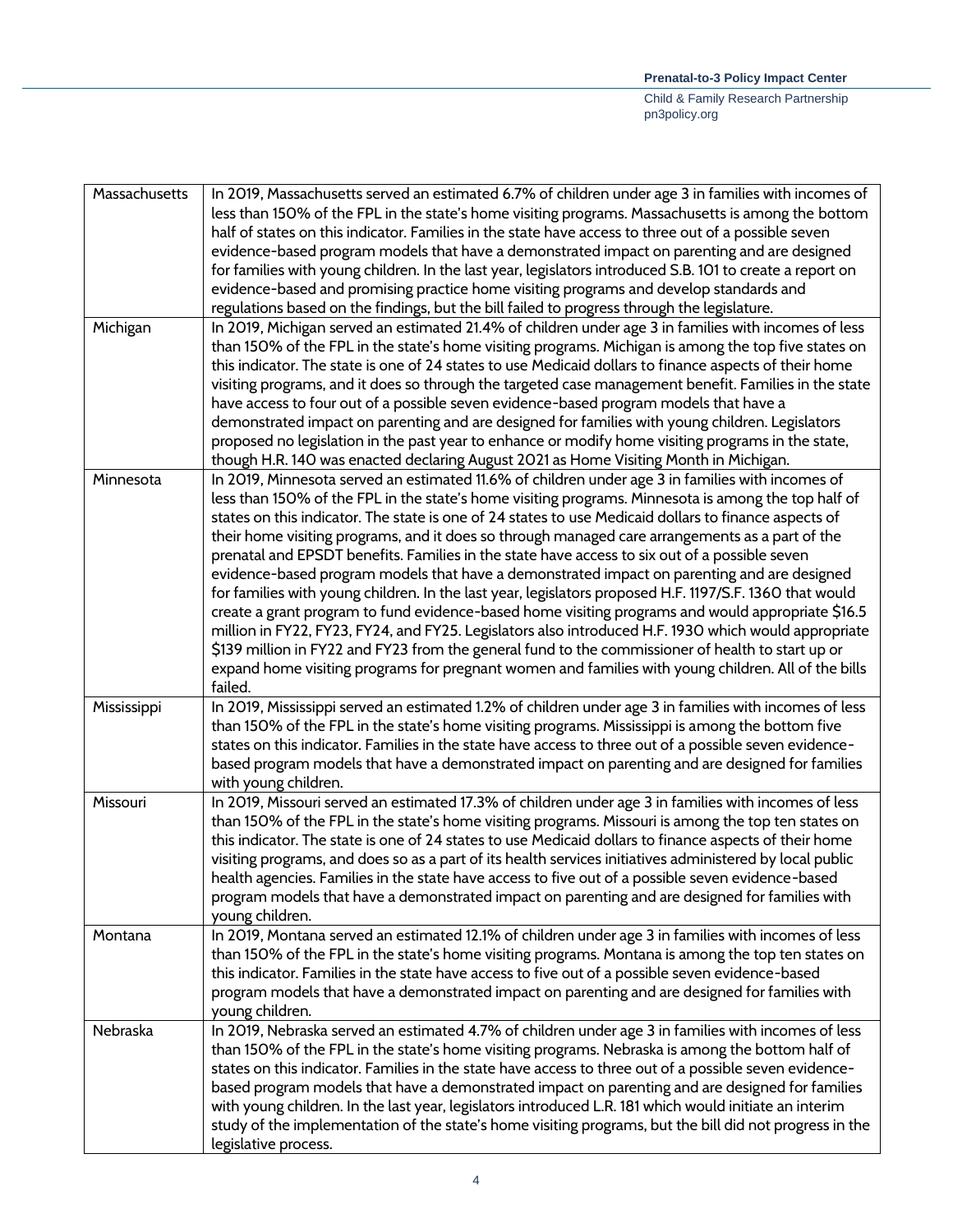| Nevada                  | In 2019, Nevada served an estimated 0.8% of children under age 3 in families with incomes of less<br>than 150% of the FPL in the state's home visiting programs, which is the lowest percentage served<br>among all states. Families in the state have access to four out of a possible seven evidence-based<br>program models that have a demonstrated impact on parenting and are designed for families with<br>young children.                                                                                                                                                                                                                                                                                                                                                                                                                                                                                                                                                                                                                                                                                                                                                                                                                                                                                                                                                                                |
|-------------------------|------------------------------------------------------------------------------------------------------------------------------------------------------------------------------------------------------------------------------------------------------------------------------------------------------------------------------------------------------------------------------------------------------------------------------------------------------------------------------------------------------------------------------------------------------------------------------------------------------------------------------------------------------------------------------------------------------------------------------------------------------------------------------------------------------------------------------------------------------------------------------------------------------------------------------------------------------------------------------------------------------------------------------------------------------------------------------------------------------------------------------------------------------------------------------------------------------------------------------------------------------------------------------------------------------------------------------------------------------------------------------------------------------------------|
| <b>New</b><br>Hampshire | In 2019, New Hampshire served an estimated 7.2% of children under age 3 in families with incomes<br>of less than 150% of the FPL in the state's home visiting programs. New Hampshire is among the<br>bottom half of states on this indicator. The state is one of 24 states to use Medicaid dollars to finance<br>aspects of their home visiting programs, and it does so through the targeted case management<br>benefit. Families in the state have access to two out of a possible seven evidence-based program<br>models that have a demonstrated impact on parenting and are designed for families with young<br>children.                                                                                                                                                                                                                                                                                                                                                                                                                                                                                                                                                                                                                                                                                                                                                                                 |
| New Jersey              | In 2019, New Jersey served an estimated 9.1% of children under age 3 in families with incomes of less<br>than 150% of the FPL in the state's home visiting programs. New Jersey is among the top half of<br>states on this indicator. Families in the state have access to five out of a possible seven evidence-<br>based program models that have a demonstrated impact on parenting and are designed for families<br>with young children. New Jersey enacted a 3-year Medicaid home visiting pilot project in 2017. In the<br>last year, legislators introduced A. 830 which would expand this pilot and provide Medicaid coverage<br>through the targeted case management benefit for three evidence-based home visiting program<br>models. The bill failed to progress in the legislative process. Currently, the state is one of 24 states to<br>use Medicaid dollars to finance aspects of their home visiting programs, however this program is set<br>to sunset this year.                                                                                                                                                                                                                                                                                                                                                                                                                              |
| <b>New Mexico</b>       | In 2019, New Mexico served an estimated 5.7% of children under age 3 in families with incomes of<br>less than 150% of the FPL in the state's home visiting programs. New Mexico is among the bottom<br>half of states on this indicator. The state is one of 24 states to use Medicaid dollars to finance aspects<br>of their home visiting programs. New Mexico has expanded its Centennial Home Visiting Pilot<br>program in the last year, originally designed to use Medicaid to fund home visiting activities in three<br>counties, to the entire state. In November 2020, the state launched the Early Childhood Home<br>Visiting Medicaid Expansion Workgroup to build on the success of the pilot program through<br>infrastructure recommendations to grow home visiting Medicaid funded programs in the state.<br>Families in the state have access to four out of a possible seven evidence-based program models<br>that have a demonstrated impact on parenting and are designed for families with young children.                                                                                                                                                                                                                                                                                                                                                                                   |
| New York                | New York is a state leader in home visiting, due to the variety of state uses of Medicaid funding<br>mechanisms to finance its home visiting programs. The state is one of 24 states to use Medicaid<br>dollars to finance aspects of their home visiting programs. New York uses Medicaid to fund home<br>visiting programs through managed care, a Section 1115 demonstration waiver, and the targeted case<br>management benefit. As part of the state's First 1,000 Days on Medicaid initiative, it has proposed<br>statewide home visiting coverage for all eligible pregnant women and children. This expansion of the<br>state's existing home visiting programs would use a braided funding strategy focused on maximizing<br>the use of Medicaid funding. In 2019, New York served an estimated 6.6% of children under age 3 in<br>families with incomes of less than 150% of the FPL in the state's home visiting programs. New York is<br>among the bottom half of states on this indicator. The largest states tend to serve proportionally<br>fewer children, however, with only one of the five most populous states (Illinois) serving more than<br>10% of low-income children under age 3. Families in the state have access to five out of a possible<br>seven evidence-based program models that have a demonstrated impact on parenting and are<br>designed for families with young children. |
| North Carolina          | In 2019, North Carolina served an estimated 6.1% of children under age 3 in families with incomes of<br>less than 150% of the FPL in the state's home visiting programs. North Carolina is among the bottom<br>half of states on this indicator. The state is one of 24 states to use Medicaid dollars to finance aspects<br>of their home visiting programs, and it does so with a Medicaid Section 1115 demonstration waiver to<br>create a pilot program to fund home visiting. Families in the state have access to six out of a possible                                                                                                                                                                                                                                                                                                                                                                                                                                                                                                                                                                                                                                                                                                                                                                                                                                                                    |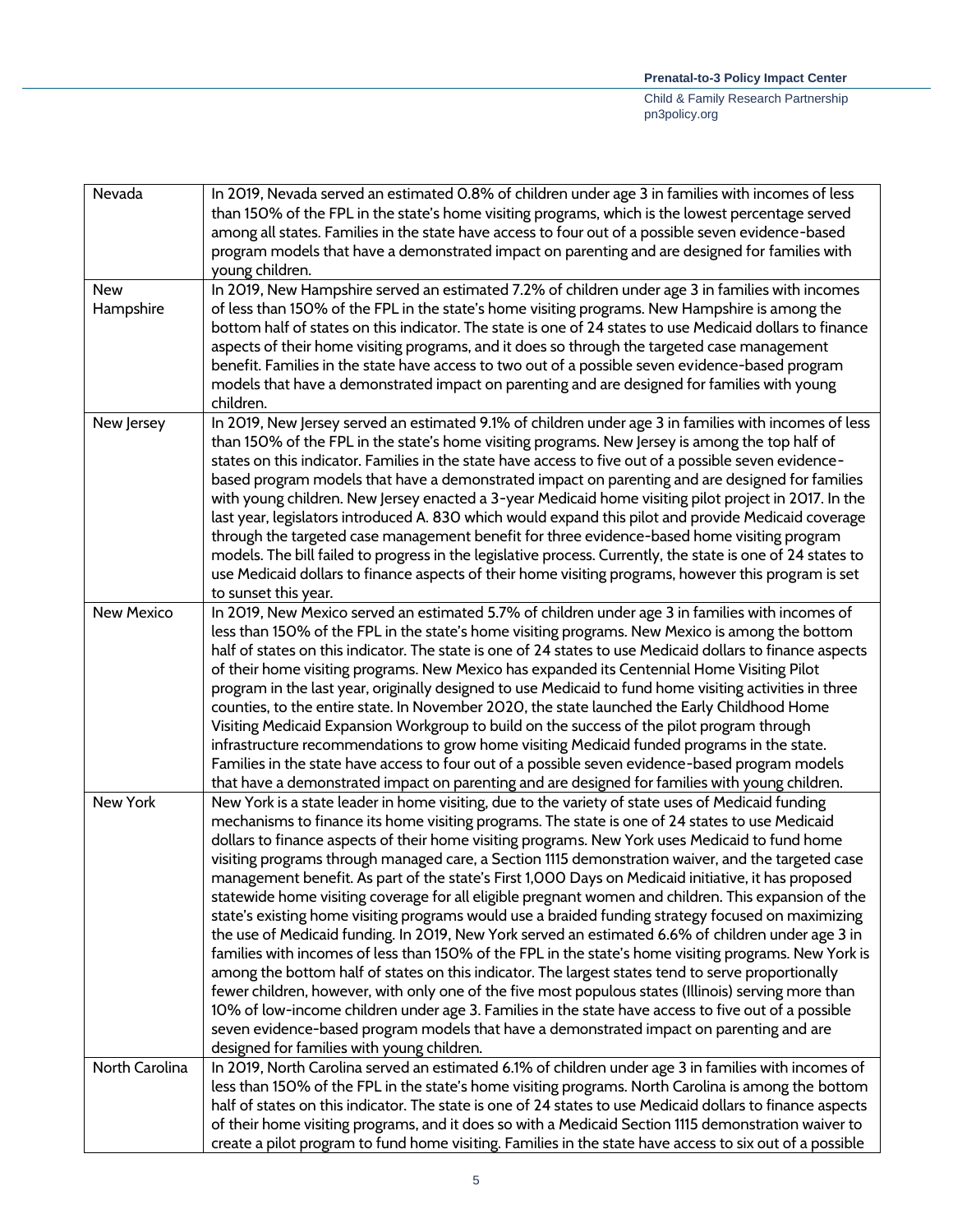|                | seven evidence-based program models that have a demonstrated impact on parenting and are<br>designed for families with young children.                                                                     |
|----------------|------------------------------------------------------------------------------------------------------------------------------------------------------------------------------------------------------------|
| North Dakota   | In 2019, North Dakota served an estimated 8.9% of children under age 3 in families with incomes of                                                                                                         |
|                | less than 150% of the FPL in the state's home visiting programs. North Dakota is among the top half                                                                                                        |
|                | of states on this indicator. Families in the state have access to five out of a possible seven evidence-                                                                                                   |
|                | based program models that have a demonstrated impact on parenting and are designed for families                                                                                                            |
|                | with young children.                                                                                                                                                                                       |
| Ohio           | In 2019, Ohio served an estimated 8.6% of children under age 3 in families with incomes of less than                                                                                                       |
|                | 150% of the FPL in the state's home visiting programs. Ohio is among the top half of states on this                                                                                                        |
|                | indicator. Ohio has a Medicaid State Plan Amendment to fund home visiting programs through the                                                                                                             |
|                | targeted case management benefit; however, the waiver is yet to be implemented. Families in the                                                                                                            |
|                | state have access to five out of a possible seven evidence-based program models that have a                                                                                                                |
|                | demonstrated impact on parenting and are designed for families with young children.                                                                                                                        |
| Oklahoma       | In 2019, Oklahoma served an estimated 8.2% of children under age 3 in families with incomes of less                                                                                                        |
|                | than 150% of the FPL in the state's home visiting programs. Oklahoma is among the top half of                                                                                                              |
|                | states on this indicator. The state is one of 24 states to use Medicaid dollars to finance aspects of                                                                                                      |
|                | their home visiting programs, and does so through the nursing benefit and the targeted case                                                                                                                |
|                | management benefit. The state was one of the first to use Medicaid to finance its home visiting                                                                                                            |
|                | programs and has sustained the statewide investment of Medicaid funds in home visiting since 1998.                                                                                                         |
|                | Families in the state have access to six out of a possible seven evidence-based program models that                                                                                                        |
|                | have a demonstrated impact on parenting and are designed for families with young children.                                                                                                                 |
| Oregon         | In 2019, Oregon served an estimated 11.7% of children under age 3 in families with incomes of less                                                                                                         |
|                | than 150% of the FPL in the state's home visiting programs. Oregon is among the top half of states<br>on this indicator. The state is one of 24 states to use Medicaid dollars to finance aspects of their |
|                | home visiting programs, and does so through the targeted case management benefit. Families in the                                                                                                          |
|                | state have access to five out of a possible seven evidence-based program models that have a                                                                                                                |
|                | demonstrated impact on parenting and are designed for families with young children.                                                                                                                        |
| Pennsylvania   | In 2019, Pennsylvania served an estimated 10.1% of children under age 3 in families with incomes of                                                                                                        |
|                | less than 150% of the FPL in the state's home visiting programs. Pennsylvania is among the top half                                                                                                        |
|                | of states on this indicator. The state is one of 24 states to use Medicaid dollars to finance aspects of                                                                                                   |
|                | their home visiting programs, and does so through a limited managed care contract. Families in the                                                                                                         |
|                | state have access to four out of a possible seven evidence-based program models that have a                                                                                                                |
|                | demonstrated impact on parenting and are designed for families with young children.                                                                                                                        |
| Rhode Island   | In 2019, Rhode Island served an estimated 22.7% of children under age 3 in families with incomes of                                                                                                        |
|                | less than 150% of the FPL in the state's home visiting programs. Rhode Island is among the top five                                                                                                        |
|                | states on this indicator. The state is one of 24 states to use Medicaid dollars to finance aspects of                                                                                                      |
|                | their home visiting programs, and does so through a Section 1115 demonstration waiver. Families in                                                                                                         |
|                | the state have access to four out of a possible seven evidence-based program models that have a                                                                                                            |
|                | demonstrated impact on parenting and are designed for families with young children.                                                                                                                        |
| South Carolina | In 2019, South Carolina served an estimated 4.6% of children under age 3 in families with incomes of                                                                                                       |
|                | less than 150% of the FPL in the state's home visiting programs. South Carolina is among the bottom                                                                                                        |
|                | half of states on this indicator. The state is one of 24 states to use Medicaid dollars to finance aspects                                                                                                 |
|                | of their home visiting programs, and does so through a 1915(b) waiver. Beginning in 2016, the state                                                                                                        |
|                | implemented the first public-private partnership Pay for Success initiative focused on home visiting.                                                                                                      |
|                | In this approach, private and/or philanthropic funders provide upfront capital to expand social                                                                                                            |
|                | services and the public sector pays for all or part of the program only if a rigorous evaluation finds                                                                                                     |
|                | that the program measurably improves the lives of beneficiaries. The five-year project expanded<br>Nurse-Family Partnership's services to an additional 3,200 first-time, low-income mothers across        |
|                | the state and the efficacy of the project outcomes were tested in a randomized control trial. Based                                                                                                        |
|                | on interim results, the program did not meet the performance goals of reducing preterm births,                                                                                                             |
|                | increasing healthy birth spacing, and reducing childhood injury, and therefore the state is not                                                                                                            |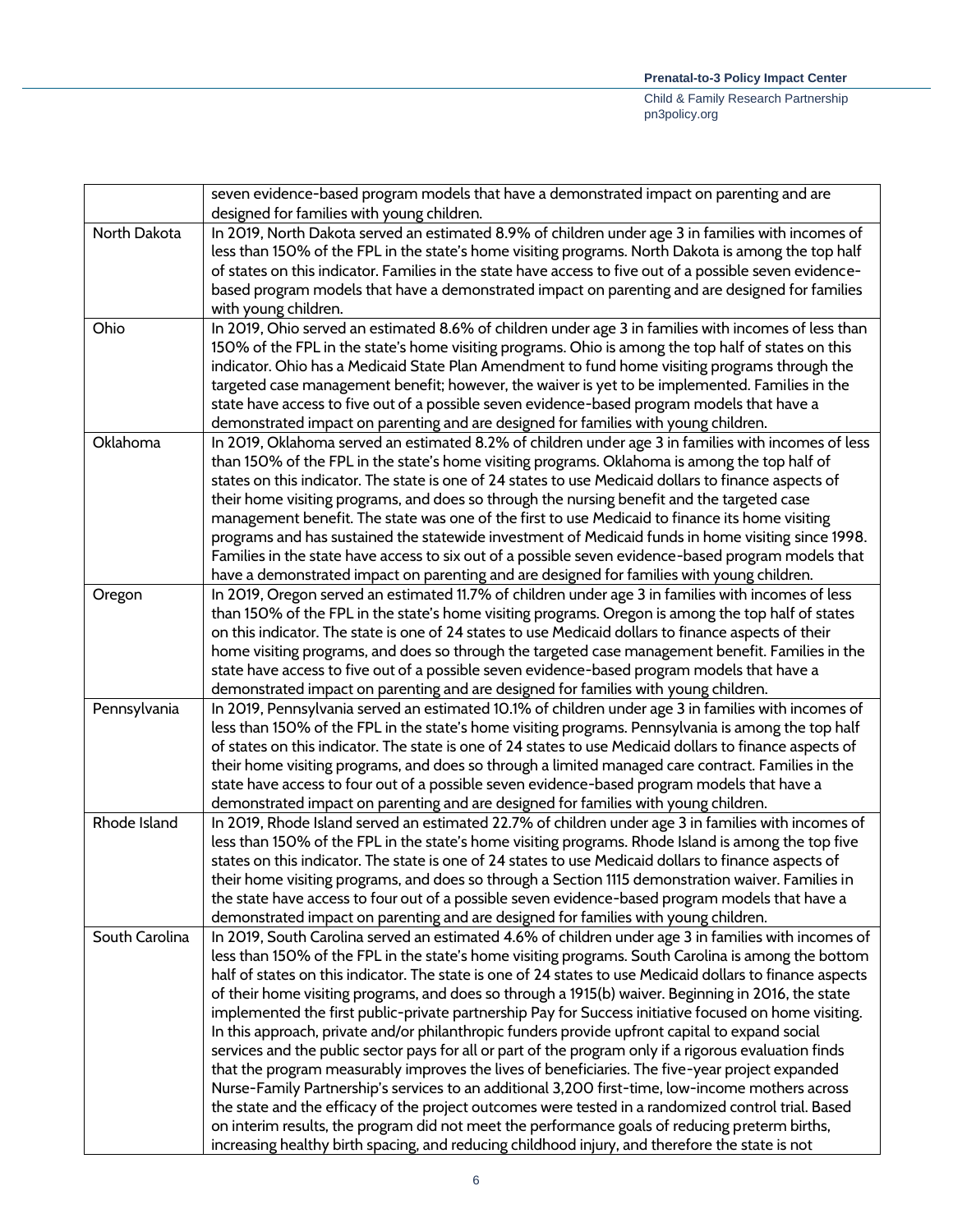|              | currently responsible for success payments. Families in the state have access to five out of a possible     |
|--------------|-------------------------------------------------------------------------------------------------------------|
|              | seven evidence-based program models that have a demonstrated impact on parenting and are                    |
|              | designed for families with young children.                                                                  |
| South Dakota | In 2019, South Dakota served an estimated 5.5% of children under age 3 in families with incomes of          |
|              | less than 150% of the FPL in the state's home visiting programs. South Dakota is among the bottom           |
|              | half of states on this indicator. The state is one of 24 states to use Medicaid dollars to finance aspects  |
|              | of their home visiting programs, and does so through the targeted case management benefit.                  |
|              | Families in the state have access to four out of a possible seven evidence-based program models             |
|              | that have a demonstrated impact on parenting and are designed for families with young children.             |
| Tennessee    | In 2019, Tennessee served an estimated 2.5% of children under age 3 in families with incomes of less        |
|              | than 150% of the FPL in the state's home visiting programs. Tennessee is among the bottom ten               |
|              | states on this indicator. Families in the state have access to four out of a possible seven evidence-       |
|              |                                                                                                             |
|              | based program models that have a demonstrated impact on parenting and are designed for families             |
|              | with young children. In the last year, legislators enacted an appropriations bill, S.B. 912, to appropriate |
|              | \$1 million in nonrecurring funds to the Department of Health to expand part of the state's Nurse-          |
|              | Family Partnership program. Legislators also introduced H.B. 137/S.B. 144 which would create                |
|              | opportunity pilot programs with a surplus reserve of TANF funds in eight communities that could             |
|              | offer home visiting programs, among other supports and services, but the bills failed.                      |
| <b>Texas</b> | In 2019, Texas served an estimated 2.2% of children under age 3 in families with incomes of less            |
|              | than 150% of the FPL in the state's home visiting programs. Texas is among the bottom five states           |
|              | on this indicator. Families in the state have access to five out of a possible seven evidence-based         |
|              | program models that have a demonstrated impact on parenting and are designed for families with              |
|              | young children. In the last year, legislators proposed S.B. 1200 that would promote the referral of         |
|              | pregnant women receiving public benefits to program services provided by the Nurse-Family                   |
|              | Partnership program. The bill passed the Senate, but failed to progress further in the legislative          |
|              | process.                                                                                                    |
| Utah         | In 2019, Utah served an estimated 4.1% of children under age 3 in families with incomes of less than        |
|              | 150% of the FPL in the state's home visiting programs. Utah is among the bottom ten states on this          |
|              | indicator. Families in the state have access to three out of a possible seven evidence-based program        |
|              | models that have a demonstrated impact on parenting and are designed for families with young                |
|              | children.                                                                                                   |
| Vermont      | Although comparable data for 2019 are not available, in 2018, Vermont served an estimated 11.7% of          |
|              | children under age 3 in families with incomes of less than 150% of the FPL in the state's home              |
|              | visiting programs. The state is one of 24 states to use Medicaid dollars to finance aspects of their        |
|              | home visiting programs, and it does so through a Section 1115 demonstration waiver that is part of the      |
|              | Children's Integrated Services Program. Families in the state have access to three out of a possible        |
|              | seven evidence-based program models that have a demonstrated impact on parenting and are                    |
|              | designed for families with young children.                                                                  |
| Virginia     | In 2019, Virginia served an estimated 6.3% of children under age 3 in families with incomes of less         |
|              | than 150% of the FPL in the state's home visiting programs. Virginia is among the bottom half of            |
|              |                                                                                                             |
|              | states on this indicator. The state is one of 24 states to use Medicaid dollars to finance aspects of       |
|              | their home visiting programs, and does so through both the managed care approach and the targeted           |
|              | case management benefit. Families in the state have access to five out of a possible seven evidence-        |
|              | based program models that have a demonstrated impact on parenting and are designed for families             |
|              | with young children.                                                                                        |
| Washington   | In 2019, Washington served an estimated 7.2% of children under age 3 in families with incomes of            |
|              | less than 150% of the FPL in the state's home visiting programs. Washington is among the bottom             |
|              | half of states on this indicator. The state is one of 24 states to use Medicaid dollars to finance aspects  |
|              | of their home visiting programs, and it does so with a Medicaid Section 1115 demonstration waiver to        |
|              | create a pilot program to fund home visiting. Families in the state have access to four out of a            |